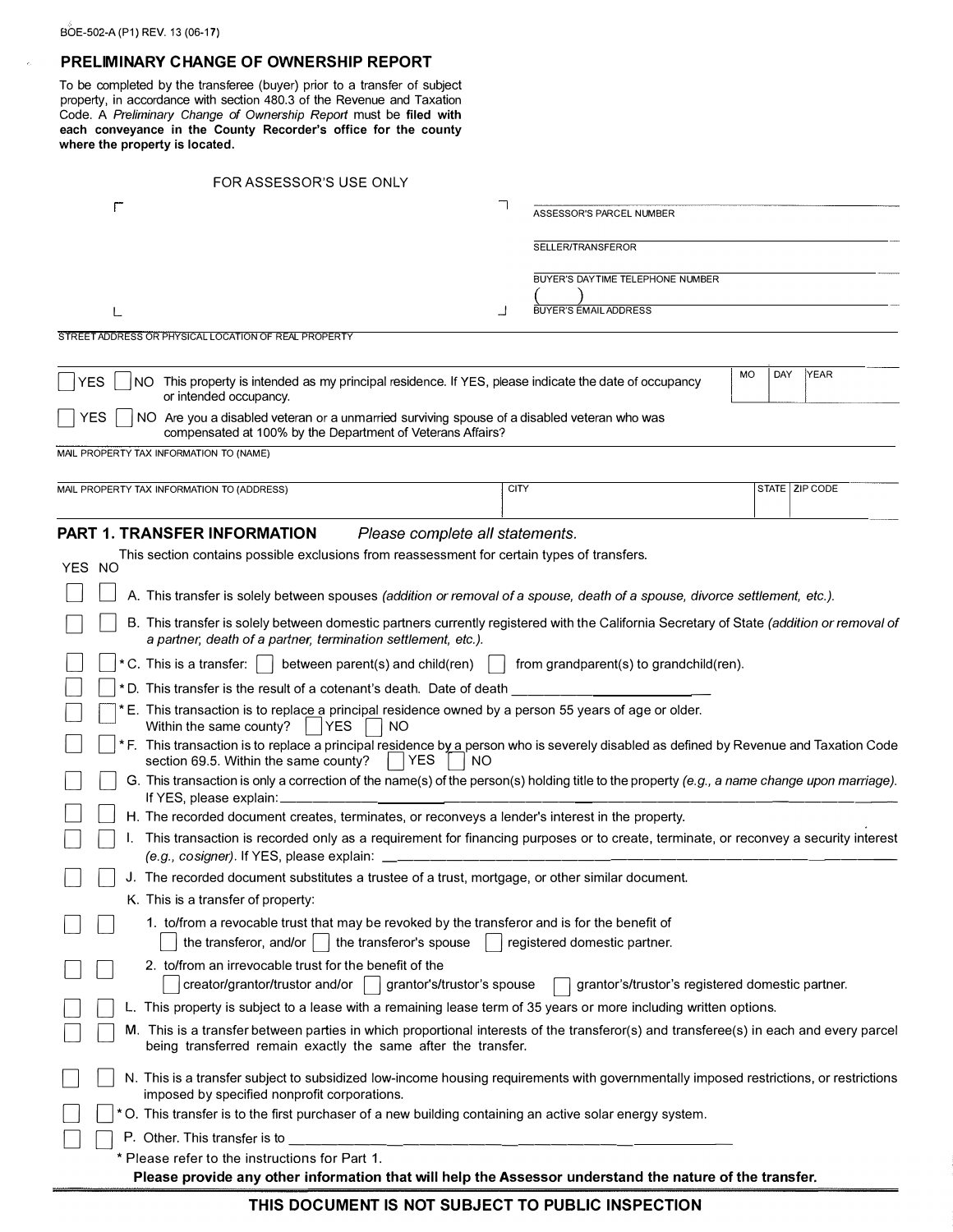BOE-502-A (P2) REV. 13 (06-17)

| <b>PART 2. OTHER TRANSFER INFORMATION</b>                                                                                                                                                                                                                                              | Check and complete as applicable.                                                                                      |                             |  |  |
|----------------------------------------------------------------------------------------------------------------------------------------------------------------------------------------------------------------------------------------------------------------------------------------|------------------------------------------------------------------------------------------------------------------------|-----------------------------|--|--|
| A. Date of transfer, if other than recording date: ____                                                                                                                                                                                                                                |                                                                                                                        |                             |  |  |
| B. Type of transfer:                                                                                                                                                                                                                                                                   |                                                                                                                        |                             |  |  |
| Foreclosure   Gift<br>Purchase<br>Trade or exchange                                                                                                                                                                                                                                    | Merger, stock, or partnership acquisition (Form BOE-100-B)                                                             |                             |  |  |
| Contract of sale. Date of contract:<br>and the company of the company of                                                                                                                                                                                                               |                                                                                                                        | Inheritance. Date of death: |  |  |
| Sale/leaseback     Creation of a lease     Assignment of a lease     Termination of a lease. Date lease began:                                                                                                                                                                         |                                                                                                                        |                             |  |  |
| Original term in years (including written options): ______ Remaining term in years (including written options):                                                                                                                                                                        |                                                                                                                        |                             |  |  |
| %<br>C. Only a partial interest in the property was transferred. TYES [<br>NO.<br>If YES, indicate the percentage transferred: ___________________________________                                                                                                                     |                                                                                                                        |                             |  |  |
| Check and complete as applicable.<br><b>PART 3. PURCHASE PRICE AND TERMS OF SALE</b>                                                                                                                                                                                                   |                                                                                                                        |                             |  |  |
| A. Total purchase price                                                                                                                                                                                                                                                                |                                                                                                                        |                             |  |  |
| B. Cash down payment or value of trade or exchange excluding closing costs                                                                                                                                                                                                             |                                                                                                                        | Amount \$________________   |  |  |
| C. First deed of trust $@ \_\_\_\%$ interest for $@ \_\_\_\_$ years.                                                                                                                                                                                                                   | Monthly payment \$                                                                                                     | Amount \$                   |  |  |
| FHA ( Discount Points)   Cal-Vet   VA (<br>Discount Points)<br>Variable rate<br>Fixed rate                                                                                                                                                                                             |                                                                                                                        |                             |  |  |
| Bank/Savings & Loan/Credit Union     Loan carried by seller                                                                                                                                                                                                                            |                                                                                                                        |                             |  |  |
| Due date:<br>Balloon payment \$_______________                                                                                                                                                                                                                                         |                                                                                                                        |                             |  |  |
| D. Second deed of trust @ _____% interest for ______ years. Monthly payment \$                                                                                                                                                                                                         |                                                                                                                        | Amount \$                   |  |  |
| Variable rate Bank/Savings & Loan/Credit Union   Loan carried by seller<br>Fixed rate                                                                                                                                                                                                  |                                                                                                                        |                             |  |  |
| Due date: _________________<br>Balloon payment \$                                                                                                                                                                                                                                      |                                                                                                                        |                             |  |  |
| E. Was an Improvement Bond or other public financing assumed by the buyer?    YES    NO<br>Outstanding balance \$                                                                                                                                                                      |                                                                                                                        |                             |  |  |
| F. Amount, if any, of real estate commission fees paid by the buyer which are not included in the purchase price                                                                                                                                                                       |                                                                                                                        |                             |  |  |
| G. The property was purchased:   Through real estate broker. Broker name: __________________________ Phone number: $\Omega$                                                                                                                                                            |                                                                                                                        |                             |  |  |
| Direct from seller   From a family member-Relationship                                                                                                                                                                                                                                 |                                                                                                                        |                             |  |  |
|                                                                                                                                                                                                                                                                                        |                                                                                                                        |                             |  |  |
| H. Please explain any special terms, seller concessions, broker/agent fees waived, financing, and any other information (e.g., buyer assumed the<br>existing loan balance) that would assist the Assessor in the valuation of your property.                                           |                                                                                                                        |                             |  |  |
| PART 4. PROPERTY INFORMATION                                                                                                                                                                                                                                                           | Check and complete as applicable.                                                                                      |                             |  |  |
| A. Type of property transferred                                                                                                                                                                                                                                                        |                                                                                                                        |                             |  |  |
| Single-family residence                                                                                                                                                                                                                                                                | Co-op/Own-your-own                                                                                                     | Manufactured home           |  |  |
| Multiple-family residence. Number of units:                                                                                                                                                                                                                                            | Condominium                                                                                                            | Unimproved lot              |  |  |
| Other. Description: (i.e., timber, mineral, water rights, etc.)                                                                                                                                                                                                                        | Timeshare                                                                                                              | Commercial/Industrial       |  |  |
| NO Personal/business property, or incentives, provided by seller to buyer are included in the purchase price. Examples of personal<br>YES<br>В.<br>property are furniture, farm equipment, machinery, etc. Examples of incentives are club memberships, etc. Attach list if available. |                                                                                                                        |                             |  |  |
| If YES, enter the value of the personal/business property:                                                                                                                                                                                                                             | <u> 1980 - Jan Harry Harry Harry Harry Harry Harry Harry Harry Harry Harry Harry Harry Harry Harry Harry Harry Har</u> | Incentives $\frac{1}{2}$    |  |  |
| NO A manufactured home is included in the purchase price.<br><b>YES</b><br>C.I                                                                                                                                                                                                         |                                                                                                                        |                             |  |  |
| If YES, enter the value attributed to the manufactured home:                                                                                                                                                                                                                           |                                                                                                                        |                             |  |  |
| NO The manufactured home is subject to local property tax. If NO, enter decal number:<br>YES.                                                                                                                                                                                          |                                                                                                                        |                             |  |  |
| NO The property produces rental or other income.<br>D.<br><b>YES</b>                                                                                                                                                                                                                   |                                                                                                                        |                             |  |  |
| Contract<br>Mineral rights<br>Other:<br>Lease/rent<br>If YES, the income is from:                                                                                                                                                                                                      |                                                                                                                        |                             |  |  |
| Poor<br>∣Fair<br> Good<br>Average<br>E. The condition of the property at the time of sale was:                                                                                                                                                                                         |                                                                                                                        |                             |  |  |
|                                                                                                                                                                                                                                                                                        |                                                                                                                        |                             |  |  |
| <b>CERTIFICATION</b>                                                                                                                                                                                                                                                                   |                                                                                                                        |                             |  |  |
| I certify (or declare) that the foregoing and all information hereon, including any accompanying statements or documents, is true and correct to<br>the best of my knowledge and belief.                                                                                               |                                                                                                                        |                             |  |  |
| SIGNATURE OF BUYER/TRANSFEREE OR CORPORATE OFFICER                                                                                                                                                                                                                                     | DATE                                                                                                                   | <b>TELEPHONE</b>            |  |  |
|                                                                                                                                                                                                                                                                                        |                                                                                                                        |                             |  |  |
| NAME OF BUYER/TRANSFEREE/PERSONAL REPRESENTATIVE/CORPORATE OFFICER (PLEASE PRINT) TITLE                                                                                                                                                                                                |                                                                                                                        | <b>EMAIL ADDRESS</b>        |  |  |

 $\hat{\phi}$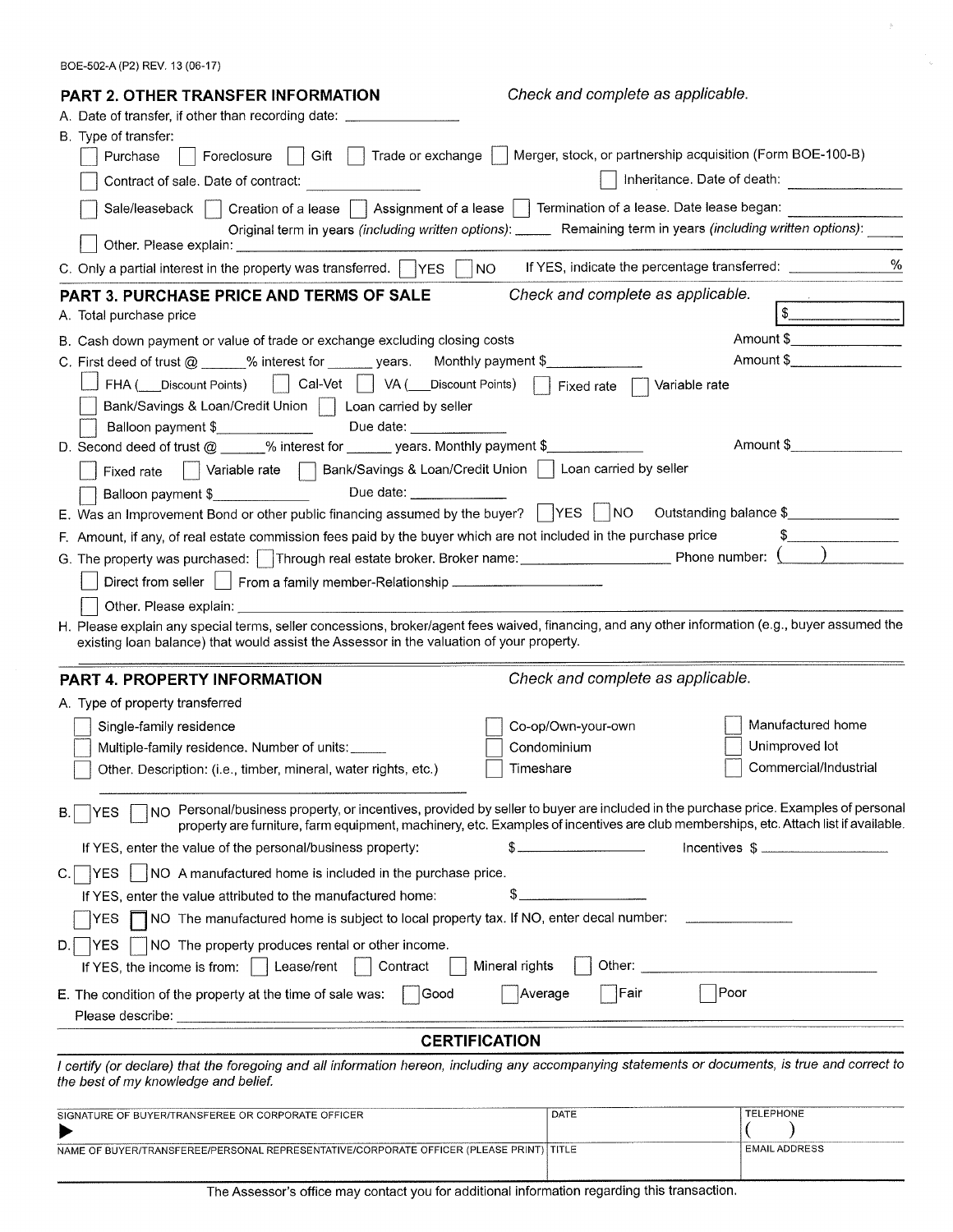# **ADDITIONAL INFORMATION**

Please answer all questions in each section, and sign and complete the certification before filing. This form may be used in all 58 California counties. If a document evidencing a change in ownership is presented to the Recorder for recordation without the concurrent filing of a Preliminary Change of Ownership Report, the Recorder may charge an additional recording fee of twenty dollars (\$20).

NOTICE: The property which you acquired may be subject to a supplemental assessment in an amount to be determined by the County Assessor. Supplemental assessments are not paid by the title or escrow company at close of escrow, and are not included in lender impound accounts. You may be responsible for the current or upcoming property taxes even if you do not receive the tax bill.

NAME AND MAILING ADDRESS OF BUYER: Please make necessary corrections to the printed name and mailing address. Enter Assessor's Parcel Number, name of seller, buyer's daytime telephone number, buyer's email address, and street address or physical location of the real property.

## NOTE: Your telephone number and/or email address is very important. If there is a question or a problem, the Assessor needs to be able to contact you.

MAIL PROPERTY TAX INFORMATION TO: Enter the name, address, city, state, and zip code where property tax information should be mailed. This must be a valid mailing address.

PRINCIPAL RESIDENCE: To help you determine your principal residence, consider (1) where you are registered to vote, (2) the home address on your automobile registration, and (3) where you normally return after work. If after considering these criteria you are still uncertain, choose the place at which you have spent the major portion of your time this year. Check YES if the property is intended as your principal residence, and indicate the date of occupancy or intended occupancy.

DISABLED VETERAN: If you checked YES, you may qualify for a property tax exemption. A claim form must be filed and all requirements met in order to obtain the exemption. Please contact the Assessor for a claim form.

## **PART 1: TRANSFER INFORMATION**

#### If you check YES to any of these statements, the Assessor may ask for supporting documentation.

C, D, E, F: If you checked YES to any of these statements, you may qualify for a property tax reassessment exclusion, which may allow you to maintain your property's previous tax base. A claim form must be filed and all requirements met in order to obtain any of these exclusions. Contact the Assessor for claim forms. NOTE: If you give someone money or property during your life, you may be subject to federal gift tax. You make a gift if you give property (including money), the use of property, or the right to receive income from property without expecting to receive something of at least equal value in return. The transferor (donor) may be required to file Form 709. Federal Gift Tax Return, with the Internal Revenue Service if they make gifts in excess of the annual exclusion amount.

G: Check YES if the reason for recording is to correct a name already on title [e.g., Mary Jones, who acquired title as Mary J. Smith, is granting to Mary Jones]. This is not for use when a name is being removed from title.

H: Check YES if the change involves a lender, who holds title for security purposes on a loan, and who has no other beneficial interest in the property.

"Beneficial interest" is the right to enjoy all the benefits of property ownership. Those benefits include the right to use, sell, mortgage, or lease the property to another. A beneficial interest can be held by the beneficiary of a trust, while legal control of the trust is held by the trustee.

I: A "cosigner" is a third party to a mortgage/loan who provides a guarantee that a loan will be repaid. The cosigner signs an agreement with the lender stating that if the borrower fails to repay the loan, the cosigner will assume legal liability for it.

M: This is primarily for use when the transfer is into, out of, or between legal entities such as partnerships, corporations, or limited liability companies. Check YES only if the interest held in each and every parcel being transferred remains exactly the same.

N: Check YES only if this property is subject to a government or nonprofit affordable housing program that imposes restrictions. Property may qualify for a restricted valuation method (i.e., may result in lower taxes).

O: If you checked YES, you may qualify for a new construction property tax exclusion. A claim form must be filed and all requirements met in order to obtain the exclusion. Contact the Assessor for a claim form.

#### PART 2: OTHER TRANSFER INFORMATION

A: The date of recording is rebuttably presumed to be the date of transfer. If you believe the date of transfer was a different date (e.g., the transfer was by an unrecorded contract, or a lease identifies a specific start date), put the date you believe is the correct transfer date. If it is not the date of recording, the Assessor may ask you for supporting documentation.

B: Check the box that corresponds to the type of transfer. If OTHER is checked, please provide a detailed description. Attach a separate sheet if necessary.

C. If this transfer was the result of an inheritance following the death of the property owner, please complete a Change in Ownership Statement, Death of Real Property Owner, form BOE-502-D, if not already filed with the Assessor's office.